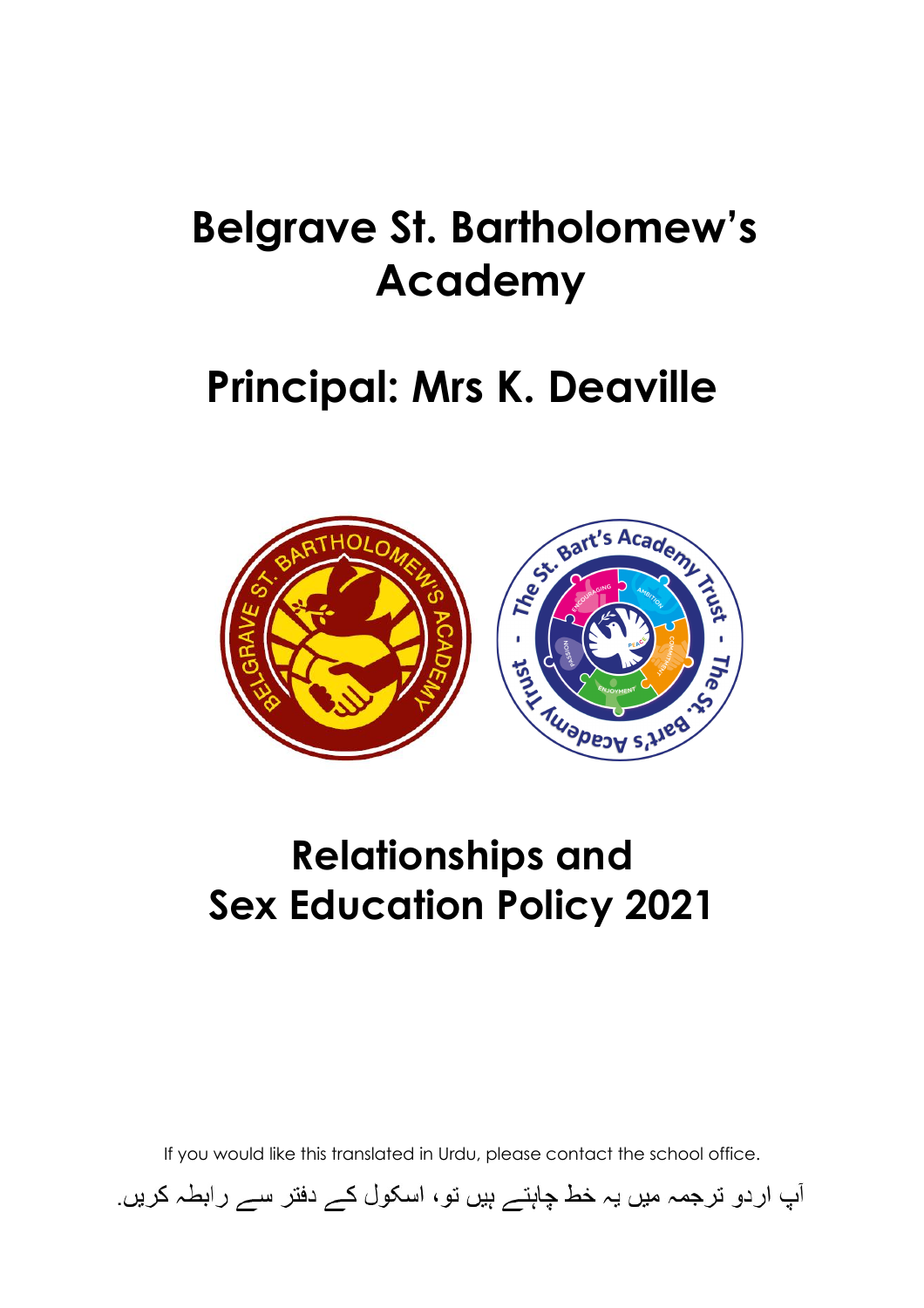# **RELATIONSHIPS AND SEX EDUCATION POLICY**

## **What is Relationships and Sex Education?**

Relationships and Sex Education is the lifelong learning about physical, moral and emotional development. It is about understanding the importance of marriage and loving stable relationships, love, care and respect for family life. It recognises that there are different models for a successful family life. It is also about the teaching of sex and sexuality. It is not about the promotion of sexual orientation or sexual activity.

Relationships and Sex Education, both teaching and raising awareness, is a responsibility we share with parents, families and the wider community. The policy is consistent with the school's Statement of Values.

Most aspects of Relationships and Sex Education are covered through the National Curriculum subjects of Science and PSHE. Year 6 children will receive a puberty talk from the school nurse linked to the Science curriculum.

Parents **do not** have the right to withdraw their children from any parts of the Relationships and Health Education aspects of the RSE curriculum.

## **The programme of teaching will:**

- encourage awareness, respect and responsibility for oneself and sensitivity to the feelings and attitudes of others
- be developmental and appropriate to the age and emotional development of the child
- provide factual knowledge and encourage the discussion of facts
- examine stereotypes and role play situations

Emotions such as love, joy, anger, fear, hate, trust and respect will be raised and explored. All discussions and conversations will be conducted in an atmosphere of mutual respect and understanding of each other's feelings. Teachers will use their skill and discretion in addressing difficult questions, taking into account the age, maturity and understanding of individual children.

Teachers will talk with parents, should there be an issue, which the teacher feels the parents need to know about, or that a parent would wish to know about. All visitors, who are invited to help with the delivery of Relationships and Sex Education, will work within the school policy and alongside teaching staff.

The following framework for Relationships and Sex Education outlines possible areas which might be covered.

# **PSHE Programme of Study**

## **Foundation Stage**

The **'Development Matters'** document is used as a basis for small group PSHE focussed discussions and scenario building. Areas for discussion include: feelings, emotions, family, behaviours, sharing, positive attitudes etc.

**In Key Stage 1 and 2, we use the Jigsaw scheme as the basis for our RSE lessons. A breakdown of each unit is available on the school website and shows exactly what each year group will be learning in each lesson throughout the year. Throughout the year, children will be learning about:**

## **Key Stage 1**

## **Health and Wellbeing**

- A healthy lifestyle
- Keeping physically and emotionally safe
- Physical, mental and emotional health and wellbeing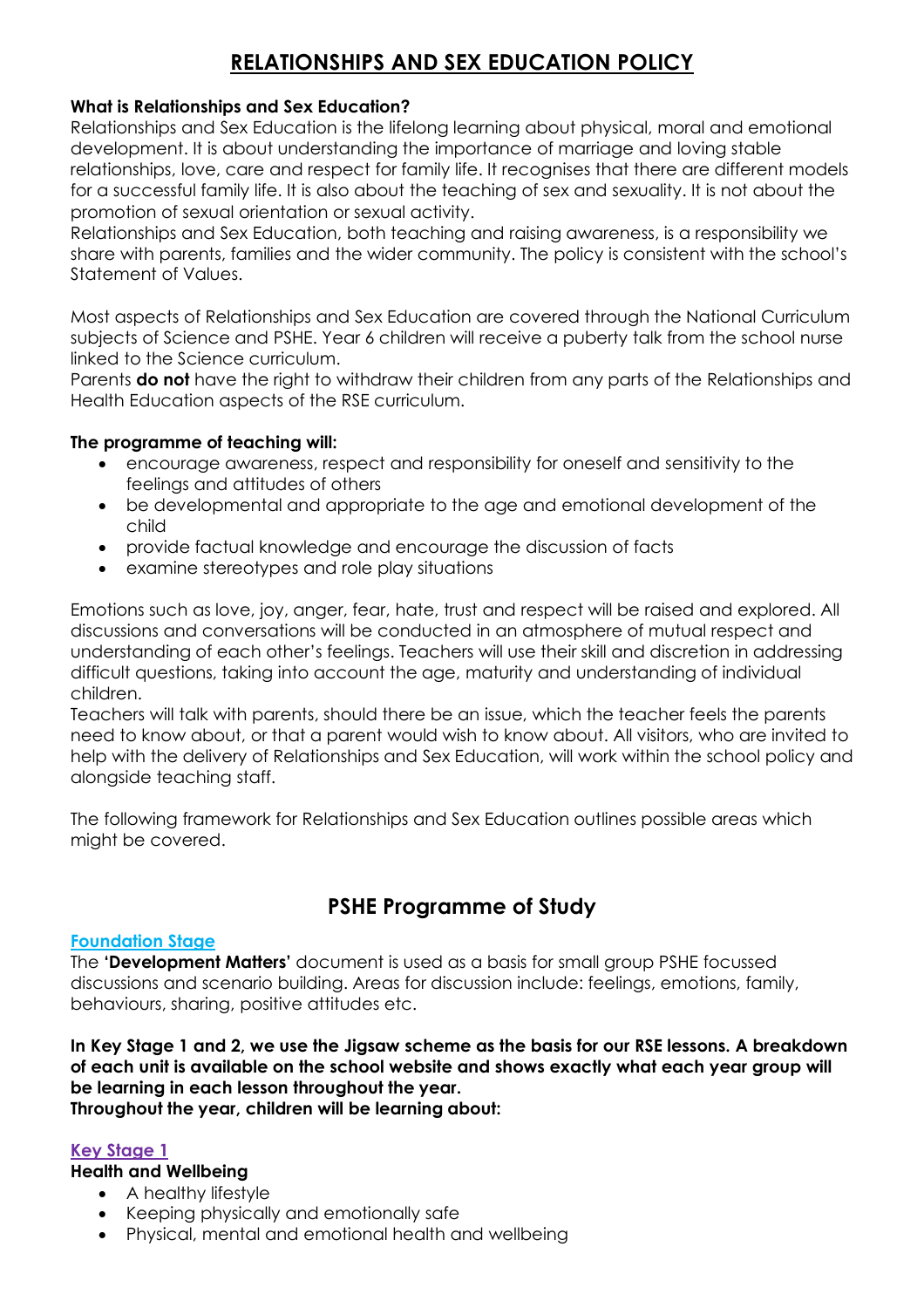- Risks to physical and emotional health and wellbeing
- Managing change, including lifecycle of the body, transition and loss

# **Relationships**

- Healthy relationships (within a range of social/cultural contexts)
- Emotions within a range of relationships
- Respecting equality and diversity in relationships
- Risky or negative relationships (including all forms of bullying and abuse) and how to ask for help

# **Living in the Wider Worlds with links to British Values**

- Respect for self and others
- Rights and responsibilities (as members of families, other groups and as citizens)
- Different groups and communities
- Equality and a diverse community
- Respecting and protecting the environment
- Money (origins, keeping it safe, management and it's importance)

# **Lower Key Stage 2**

# **Health and Wellbeing**

- Keeping physically and emotionally safe
- Physical, mental and emotional health and wellbeing
- Risks to physical and emotional health and wellbeing
- Making informed choices about health and wellbeing

## **Relationships**

- Healthy relationships (within a range of social/cultural contexts)
- Emotions within a range of relationships
- Risky or negative relationships (including all forms of bullying and abuse) and how to ask for help

# **Living in the Wider Worlds with links to British Values**

- Respect for self and others
- Rights and responsibilities (as members of families, other groups and as citizens)
- Different groups and communities
- Equality and a diverse community
- Respecting and protecting the environment
- How money plays an important part in people's lives

# **Upper Key Stage 2**

## **Health and Wellbeing**

- Managing change, including puberty, transition and loss
- How to respond in an emergency
- Different influences on health and wellbeing

## **Relationships**

- Healthy relationships (within a range of social/cultural contexts)
- Emotions within a range of relationships
- Risky or negative relationships (including all forms of bullying and abuse)
- Respecting equality and diversity in relationships

# **Living in the Wider Worlds with links to British Values**

- Respect for self and others
- Rights and responsibilities (as members of families, other groups and as citizens)
- Different groups and communities
- Equality and a diverse community
- Respecting and protecting the environment
- How money plays an important part in people's lives

During Year 6, boys and girls will have separate talks, followed by the 'puberty plus' talk which will be led by the school nurse and be delivered to the whole year group. Parents will have the opportunity to discuss any issues with their child's class teacher.